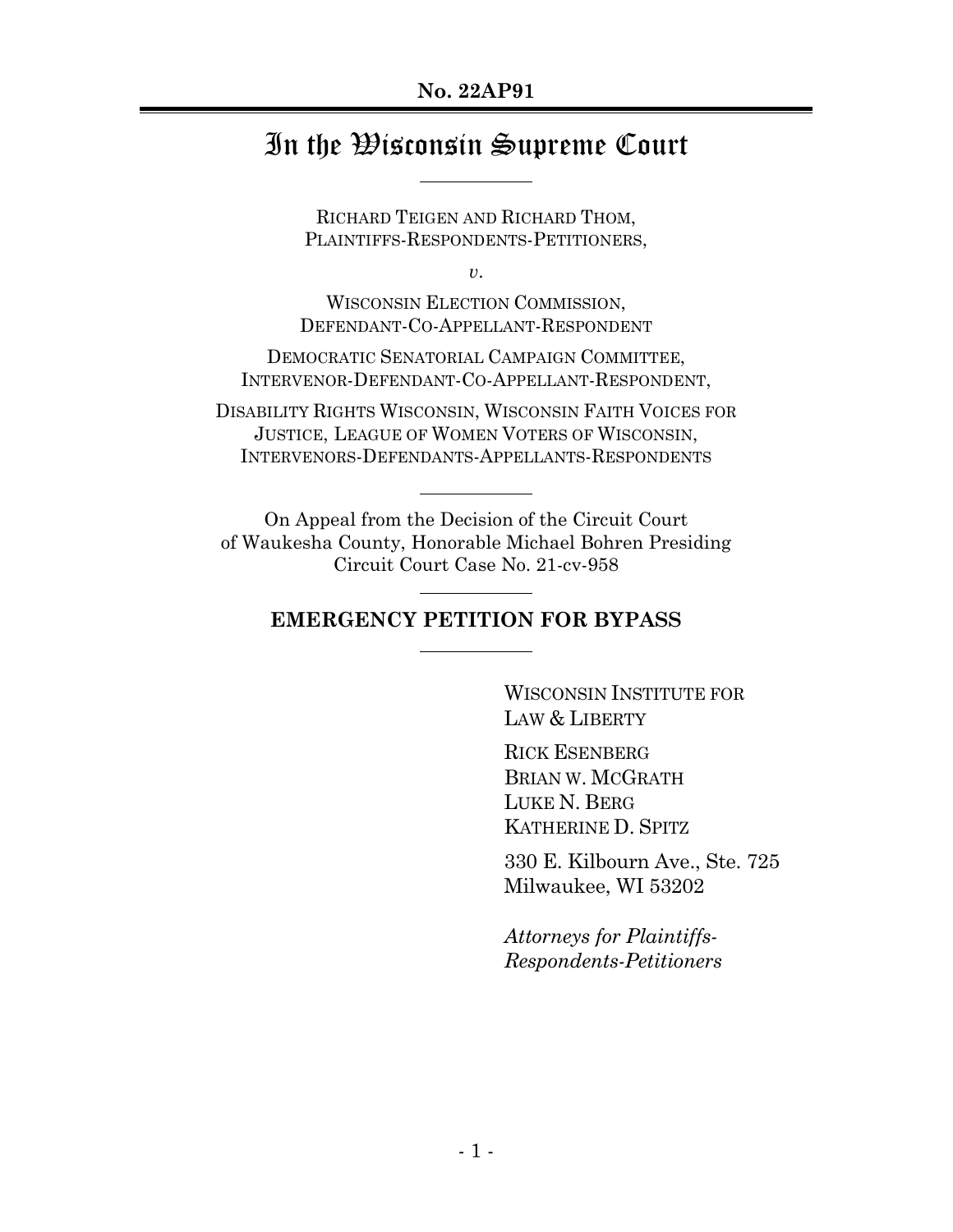Pursuant to Wis. Stat. §§ 809.60 and 808.05, Petitioners hereby request that this Court take jurisdiction of this case via bypass, on an emergency basis, and set an expedited schedule to resolve this case on the merits. The grounds for this petition, including the reasons for bypassing the court of appeals, are set forth in a combined memorandum in support of both this petition and an emergency motion to vacate a Court of Appeals stay entered on January 24, 2022. The relevant lower court orders are supplied in a separate appendix, filed simultaneously with this Petition.

Dated: January 26, 2022.

Respectfully submitted,

WISCONSIN INSTITUTE FOR LAW & LIBERTY

RICK ESENBERG (#1005622) rick@will-law.org

hu hy

LUKE N. BERG (#1095644) (414) 727-7361 | luke@will-law.org

BRIAN W. MCGRATH (#1016840) brian@will-law.org

KATHERINE D. SPITZ (#1066375) kate@will-law.org

330 E. Kilbourn Ave., Suite 725 Milwaukee, WI 53202 Phone: (414) 727-9455

*Attorneys for Plaintiffs-Respondents-Petitioners*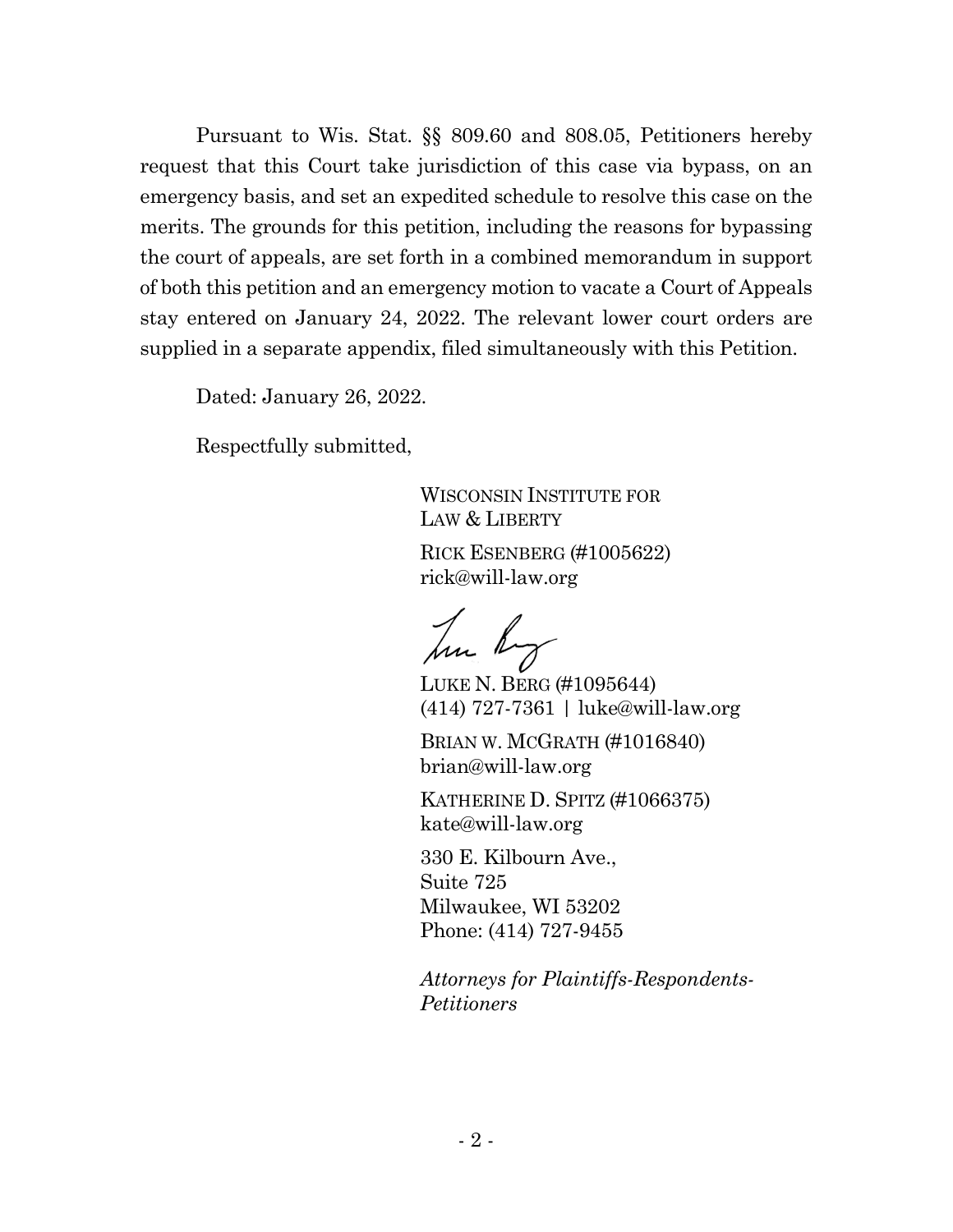# **CERTIFICATION**

I hereby certify that this petition for bypass conforms to the rules contained in Wis. Stat. §§ 809.81 for a petition produced with a proportional serif font. The length of this petition is 96 words.

Dated: January 26, 2022.

Jun hog

LUKE N. BERG